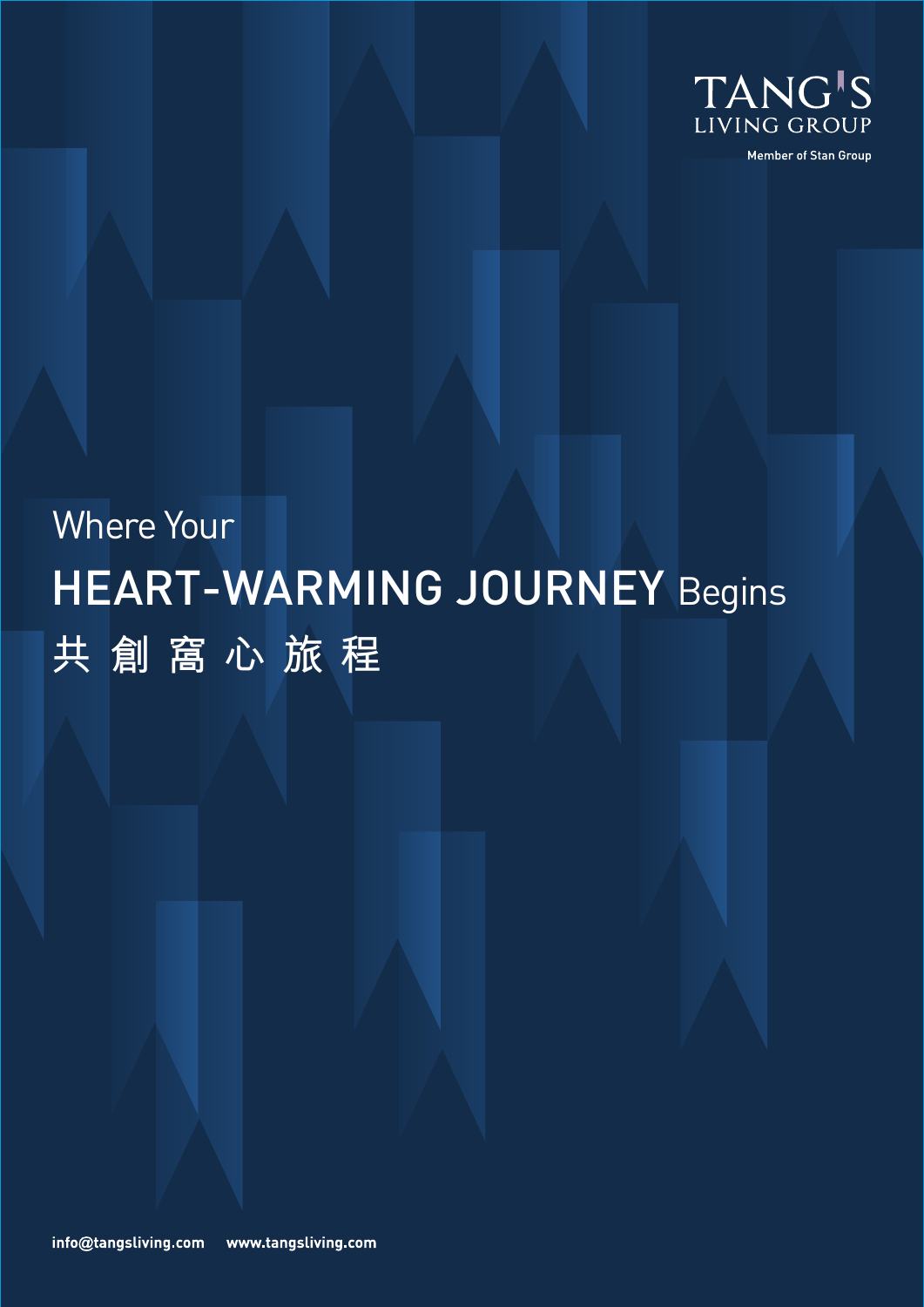



## 關於我們 US ABOUT

Tang's Living Group, a member of Stan Group, is a vibrant young hospitality group totally committed to providing unparalleled hospitality solutions for property owners, business partners and guests. Established in 2015, the Group offers a range of services from hotel, co-living hub and clubhouse management, to food and beverage, and integrated senior wellness hub.

The Group embraces eight distinctive brands, addressing a broad range of hospitality and accommodation needs. The brands are Hotel COZi, Bay Bridge Lifestyle Retreat, Hotel Ease, Hotel Ease Access, Minimal Hotels, Commune, Club East and Patina Wellness. Each dedicates to offering a pleasing and contemporary ambience to meet the needs of different customers and guests.

陞域集團旗下Tang's Living Group 於2015年成立,是一間蓬勃發展中的新世代酒店集團,致力為 物業持有者及商業伙伴提供高質素的管理,以及為賓客帶來前所未有的生活體驗。我們的業務 範圍涵蓋酒店、共居空間、會所、餐飲服務及綜合養生社區項目等多個範疇。

集團旗下設有8個不同定位的品牌,廣泛照顧市場對酒店服務及住宿等各項需求。當中包括悦品 酒店、汀蘭居、旭逸酒店、旭逸雅捷酒店、簡悅酒店、Commune、Club East洞天及蔚盈軒。 每間酒店、住宿及活動空間都致力打造舒適時尚的環境,以迎合各賓客的需要。



### **MISSION** 集團使命 **OUR**

As a leading and rapid-growing hospitality group in Hong Kong, our mission is to provide innovative solutions and unsurpassed services that maximize the business potential for property owners and business partners, while delivering fulfilling and heart-warming experiences for all our guests.

作為香港領先並迅速發展的酒店服務集團,我們致力為物業持有者及 商業伙伴提供創新方案及卓越服務,為物業發掘更大的商業潛能, 同時為賓客帶來溫馨、滿意的住宿及生活體驗。

## VISION 集團願景 **OUR**

Our vision is a world where we are all family. A world where anybody whatever their means or needs, can find comfortable, well-designed and hospitable accommodation, with genuinely welcoming staff and contemporary facilities wherever they go.

我們希望建立一個如家人般相待的世界。無論您有何需求,我們都可 以為您提供舒適安心、設計完善、環境宜人的酒店住宿及生活 體驗;無論您去到哪裡,我們誠墊有禮的服務人員、時尚的設施亦 時刻在您左右。

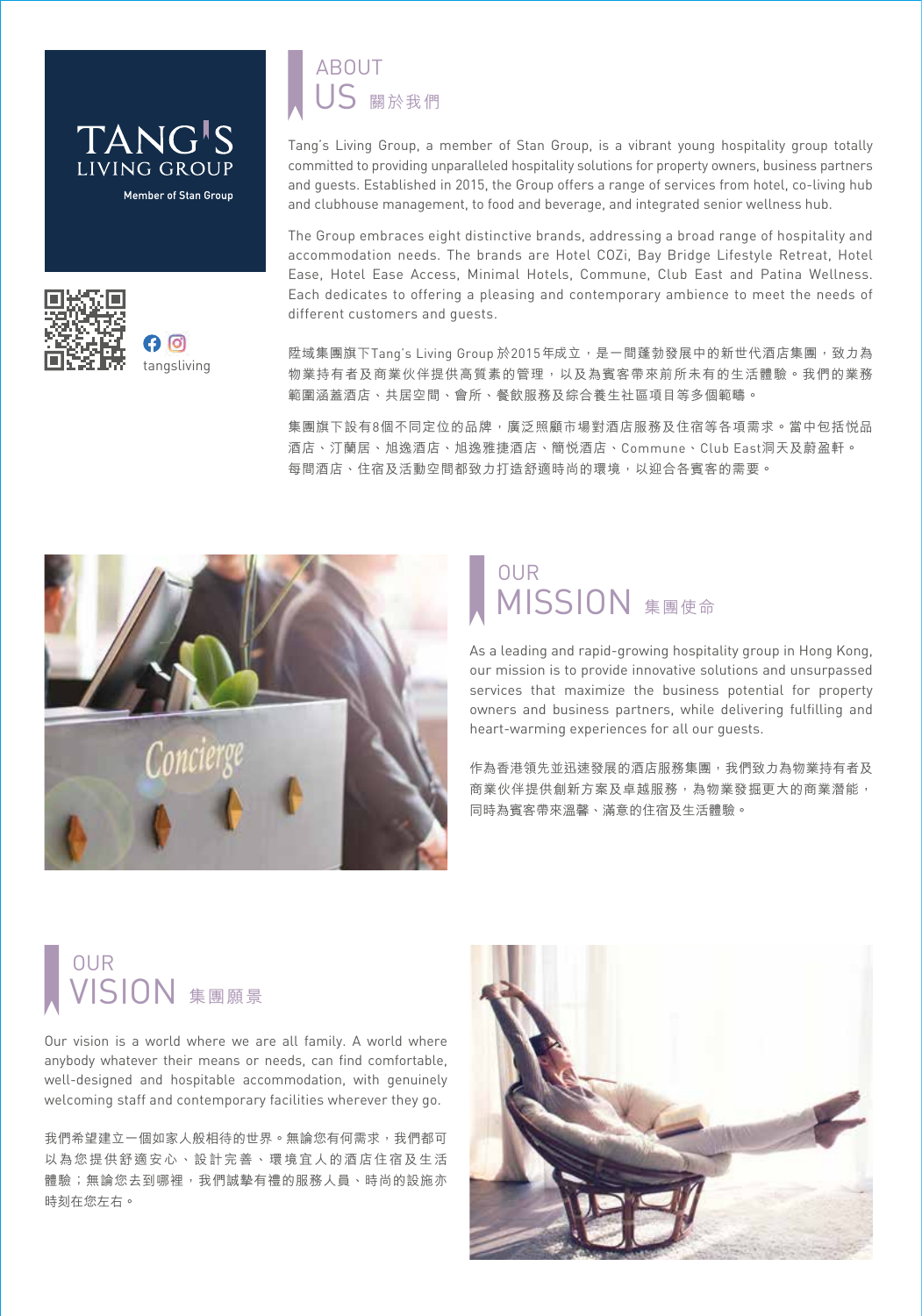

# HOTEL COZI<br>悦品酒店

Hotel COZi is an eclectic brand of welcoming midscale hotels designed in a contemporary and relaxing style to provide a home-away-from-home experience for guests. More than just a place to hang your hat, Hotel COZi is a place where guests can catch their breath and unwind, get some exercise, or finish the pressing task from work. But above all, each Hotel COZi is dedicated to ensure whatever guests do, they will enjoy every moment of their stay.

悦品酒店是集團旗下的中型酒店,設計風格現代、時尚,環境舒適、悠閒,務求令旅客 賓至如歸。悦品酒店設施完善,旅客可以在這裡運動健身,忙裏偷閑,猶如身置家中。無論 旅客有任何需求,悦品酒店都致力讓旅客享受在這裡的每一刻。



www.hotelcozi.com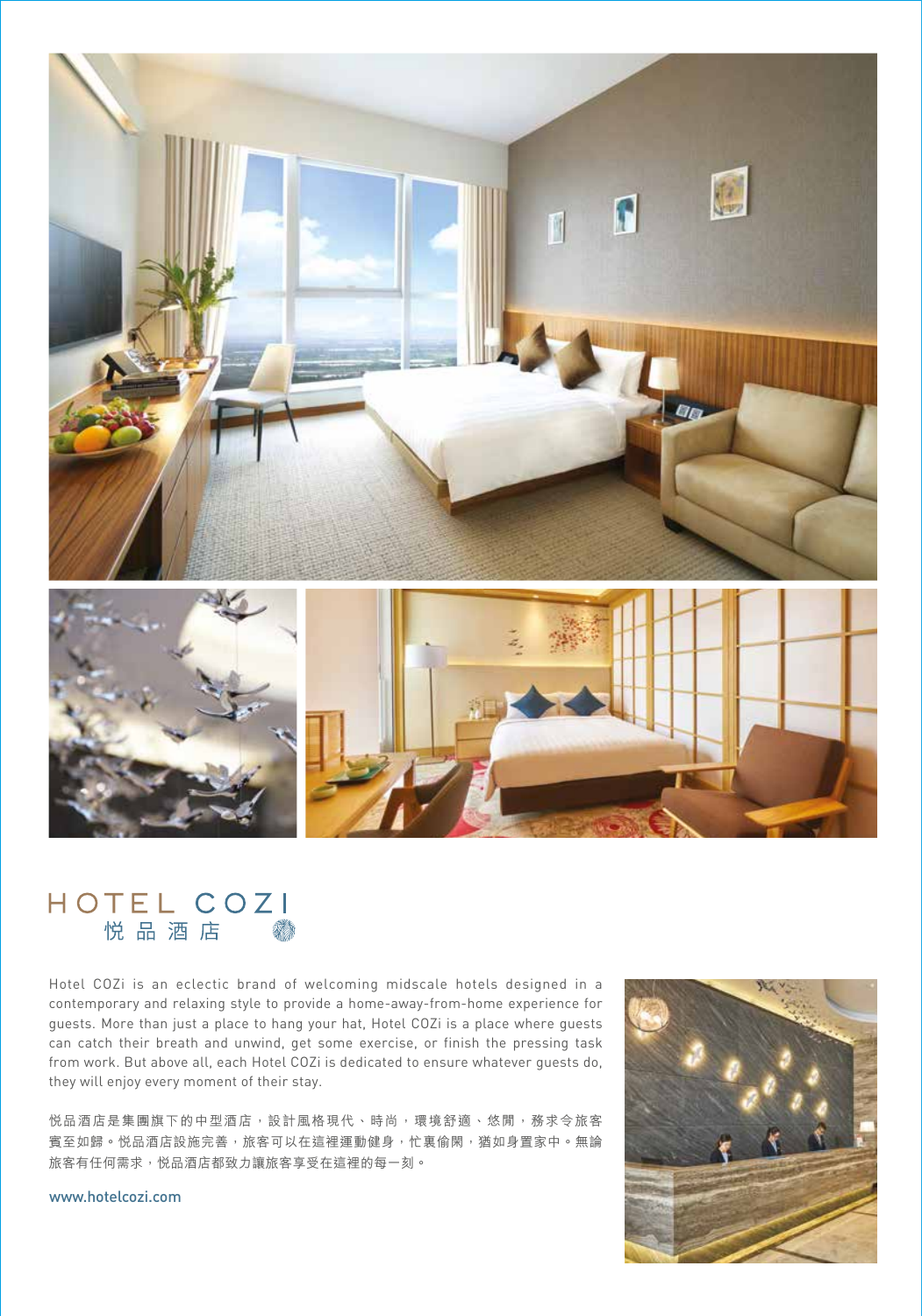



Bay Bridge Lifestyle Retreat is Hong Kong's first urban retreat dedicated to revitalising the health and vigor of our guests. They could break away from the hustle and bustle of city life and enjoy tranquility for the mind and a boost to their body.

With majestic views of the Ting Kau Bridge and greenery landscape, the beautifully appointed hotel offers spacious studios and suites, and an exciting selection of fitness and lifestyle amenities as well as healthy dining options.

汀蘭居開創香港都市休閒生活之先,為賓客帶來嶄新的身心健康旅程,讓賓客遠離喧囂都市 生活,享受心靈的恬靜,為身體增添活力。

坐擁汀九橋壯麗景色及翠綠山景,酒店客房配套齊備,提供開放式單位及套房,以及各種健體 設施及健康餐飲選擇。

### www.baybridgehongkong.com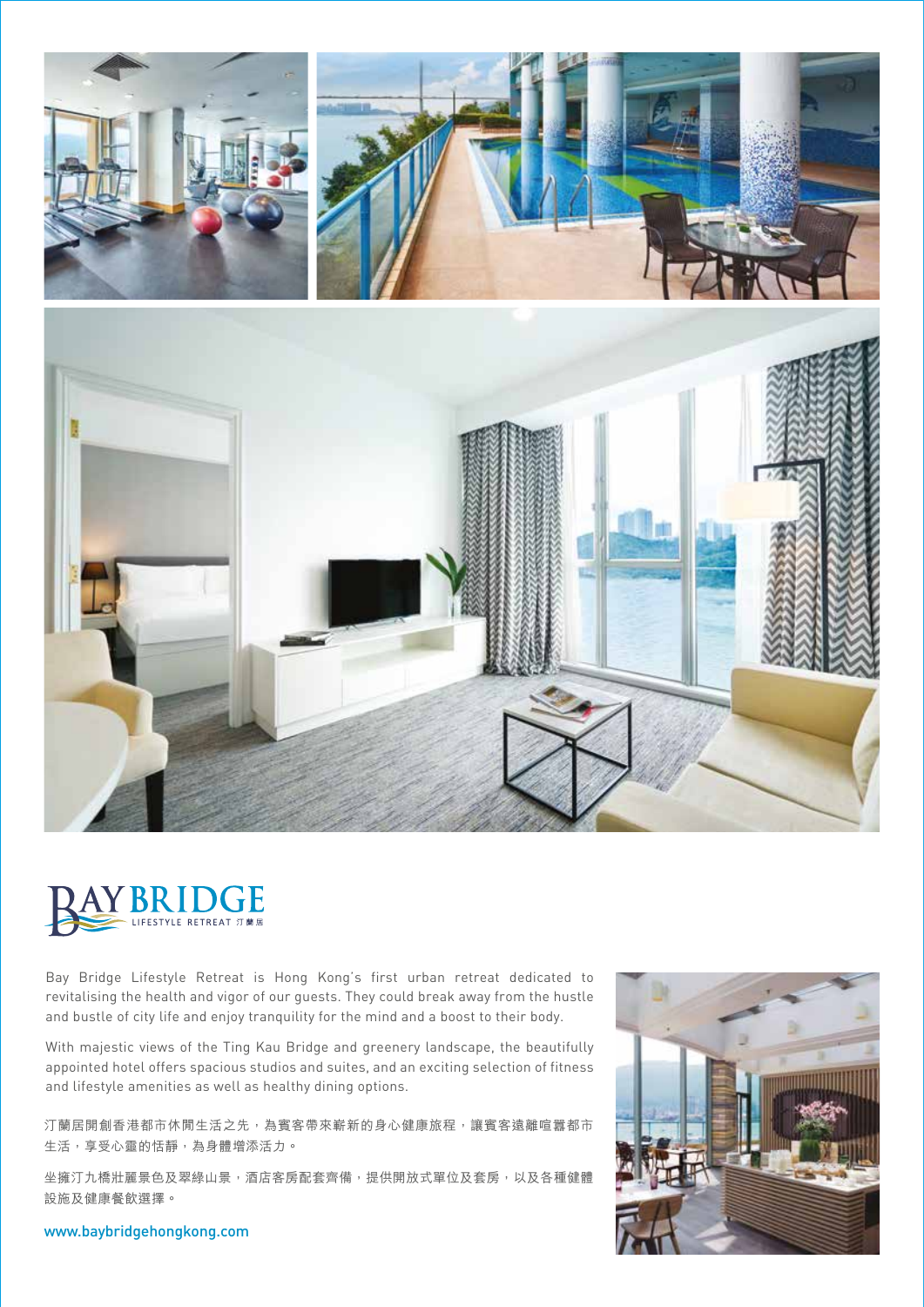







hotel ease access 旭逸雅捷酒店

Hotel Ease is a stylish hotel, complete with restaurant and meeting facilities. With an ethos of comfort and friendly helpful service, the hotel is committed to living up to its name and making every guest totally at ease every moment of their stay.

Hotel Ease Access – a sister brand of Hotel Ease – takes ease one step further by being in locations that are extremely easy to access. Comfortable and convenient, Hotel Ease Access properties are easy to enjoy, easy to reach and allow every guest to relax easily with complete peace of mind.

型格時尚的旭逸酒店,設有餐廳及會議設施。舒適寫意的環境,親切友善的服務,讓每位 旅客入住旭逸酒店都可以時刻感到輕鬆自在。

旭逸雅捷酒店,為旭逸酒店姊妹品牌,選址更為優越、更為便捷,下榻酒店倍覺寫意。 酒店環境舒適而便利,為旅客提供一個經濟實惠的住宿享受。



#### www.hotelease.com.hk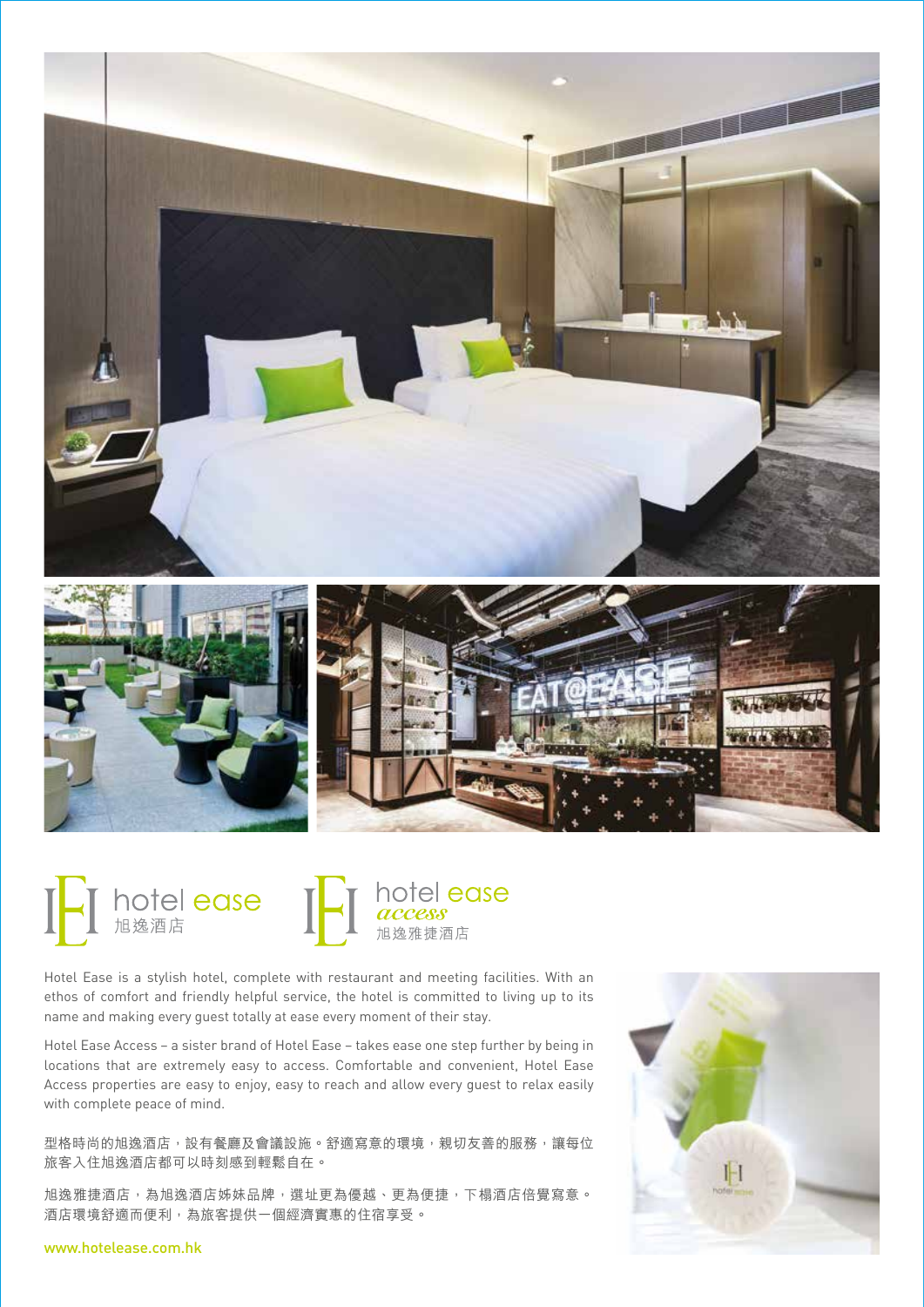

Designed for busy leisure or business travellers who may be out and about all day, Pop Inn are situated in easy-to-get-to locations, and equipped with all the basics for a comfy stay. Clean and safe, Pop Inn offer spotless rooms and complimentary Wi-Fi to ensure that every stay offers maximum value with minimal fuss.

珀軒旅館地點便利,基本設施齊全,十分適合整日 外出忙碌的商務及休閒旅客。酒店環境整潔、 安全,並設有套房及免費無線網絡,務求讓旅客 擁有物超所值、貼心周到的住宿體驗。



www.popinn.com.hk



Gather with other like-minders at Commune where you co-live, co-play, co-learn and co-work together. Live life with renewed passion and enjoy hours of fun. Commune is co-creating at its best!

跟志同道合好友共居Commune,在這個空間內 共居、共玩、共學、共作,為生活注入新激情, 讓賓客共創優質寫意生活。

www.commune.com.hk



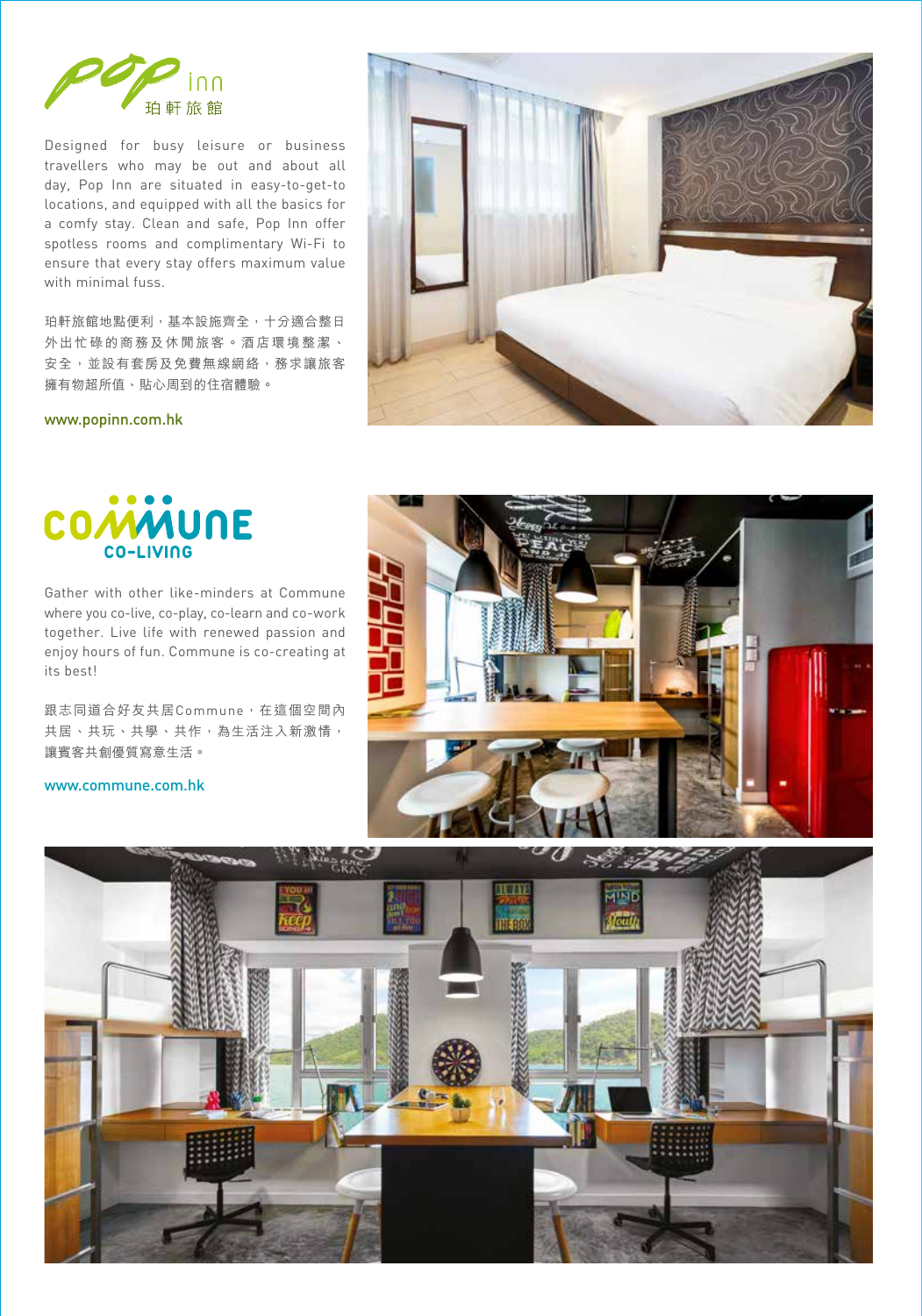

Past CLUB

Club East is a chic, contemporary private member's club in the heart of bustling Kowloon East, designed for executives and professionals working or living in the area to enjoy life with their guests, friends and family. With a variety of services ranging from an exclusive member-only gym, an exquisite Chinese fine dining, a fun and playful restaurant and bar, as well as an indulgent spa and hair salon, Club East offers an oasis of tasteful living and rejuvenation in the midst of urban hectic life.

位於東九龍核心地段,Club East 洞天是全新的時尚生活私人會所,專為區內工作或生活的 行政人員及專業人士而設,讓會員可跟客人、朋友及家人享受愜意生活。Club East 洞天 設施完備,包括會員專屬的健身中心、精緻講究的中菜佳餚、玩味十足的西餐廳及酒吧、 以及至臻享受的水療及髮廊。Club East 洞天呈獻愉悅的品味生活及滋養身心的體驗, 為賓客紓緩忙碌的都市生活。



www.clubeast.com.hk